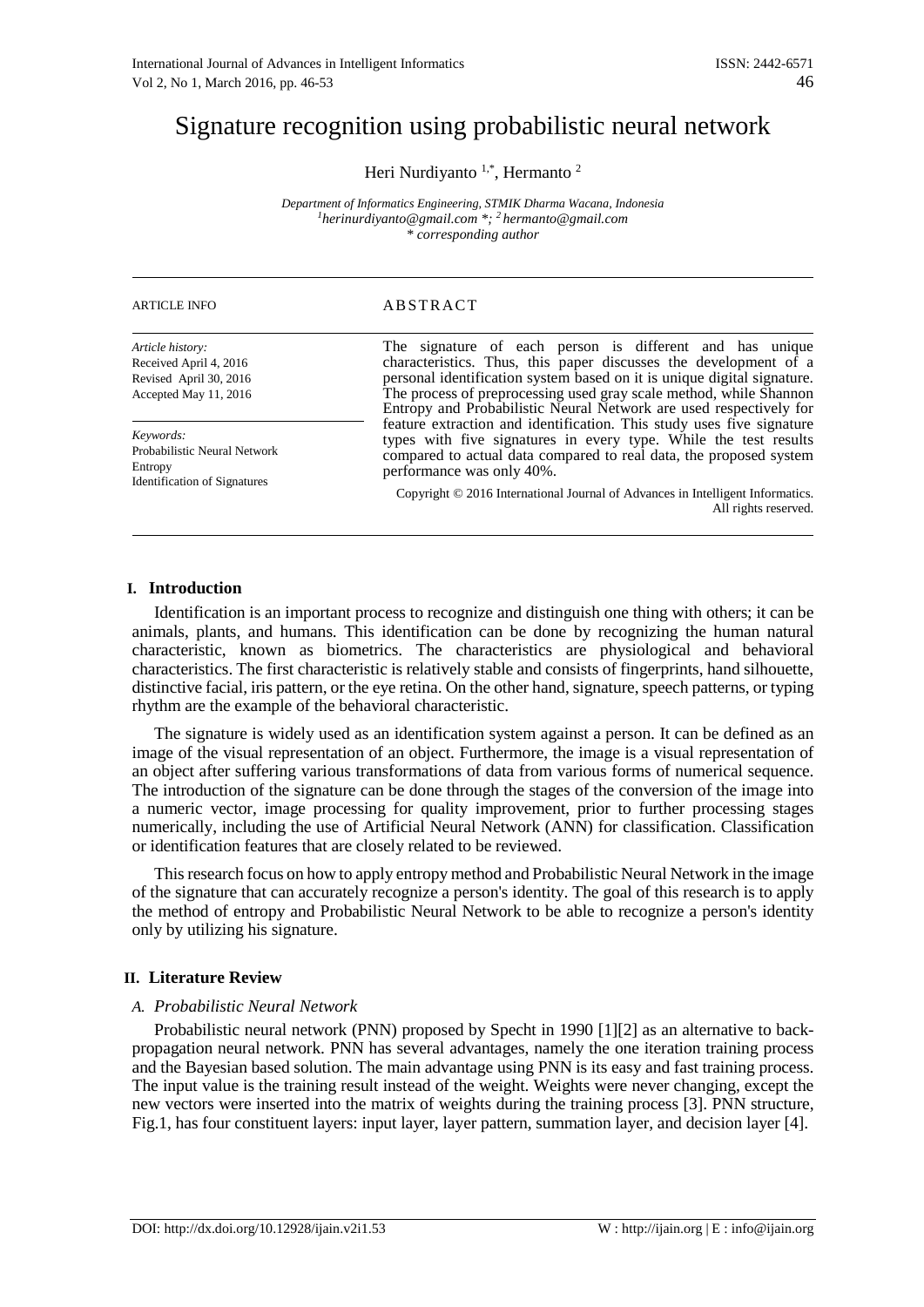#### ISSN: 2442-6571 International Journal of Advances in Intelligent Informatics 47 *Vol. 2, No. 1, March 2016, pp. 46-53*



Fig. 1. Structure of PNN [4]

Constituent layers are described as follows:

#### 1) Input Layer

The input layer is the composed of input *xk* characteristic value that will be classified in one of the classes of *n* class.

# 2) Pattern Layer

In the pattern layer carried dot (dot product) between the input *x* and the weight vector *xA*, namely *ZA = x Xai*, *ZA* then divided by bias (*σ*), which is specified and subsequently included in the function Parzen, namely  $g(x) = exp(-x)$ . Thus, the equation used in the pattern layer is (1).

$$
g(x) = \exp\left(-\frac{(x - x_{Ai})^T (x - x_{Ai})}{2\sigma^2}\right) \tag{1}
$$

*Xai* states with training vectors to class-*A* sequence-*i*.

### 3) Summation Layer

In summation layer, each pattern in each class is summed to produce a probability density function for each class. The equation (2) used at this layer.

$$
p(\omega_A)p(x|\omega_A) = \frac{1}{(2\pi)^{\frac{d}{2}}\sigma^d N_A} \sum_{i=1}^{N_A} exp\left(-\frac{(x-x_{Ai})^T(x-x_{Ai})}{2\sigma^2}\right)
$$
(2)

Where  $\rho(\omega_A)$  is a probability of class A,  $\rho(x|\omega_A)$  is a conditional probability of x given class A,  $x_{Ai}$  is  $i^{th}$  training vector of class A, d for the dimension of input vector,  $N_A$  for the number of training patter class A, and  $\sigma$  is bias.

4) Decision layer

In the decision layer, input *x* will be classified into class *A* if the value of  $pA(x)$  compared to other classes.

### *B. Signature Verification*

Verification is a process of comparing a user's sample biometric against the previously stored reference to ascertain the person's identity while accessing the system. The process can be divided into two types, namely off-line and on-line signature classification [5].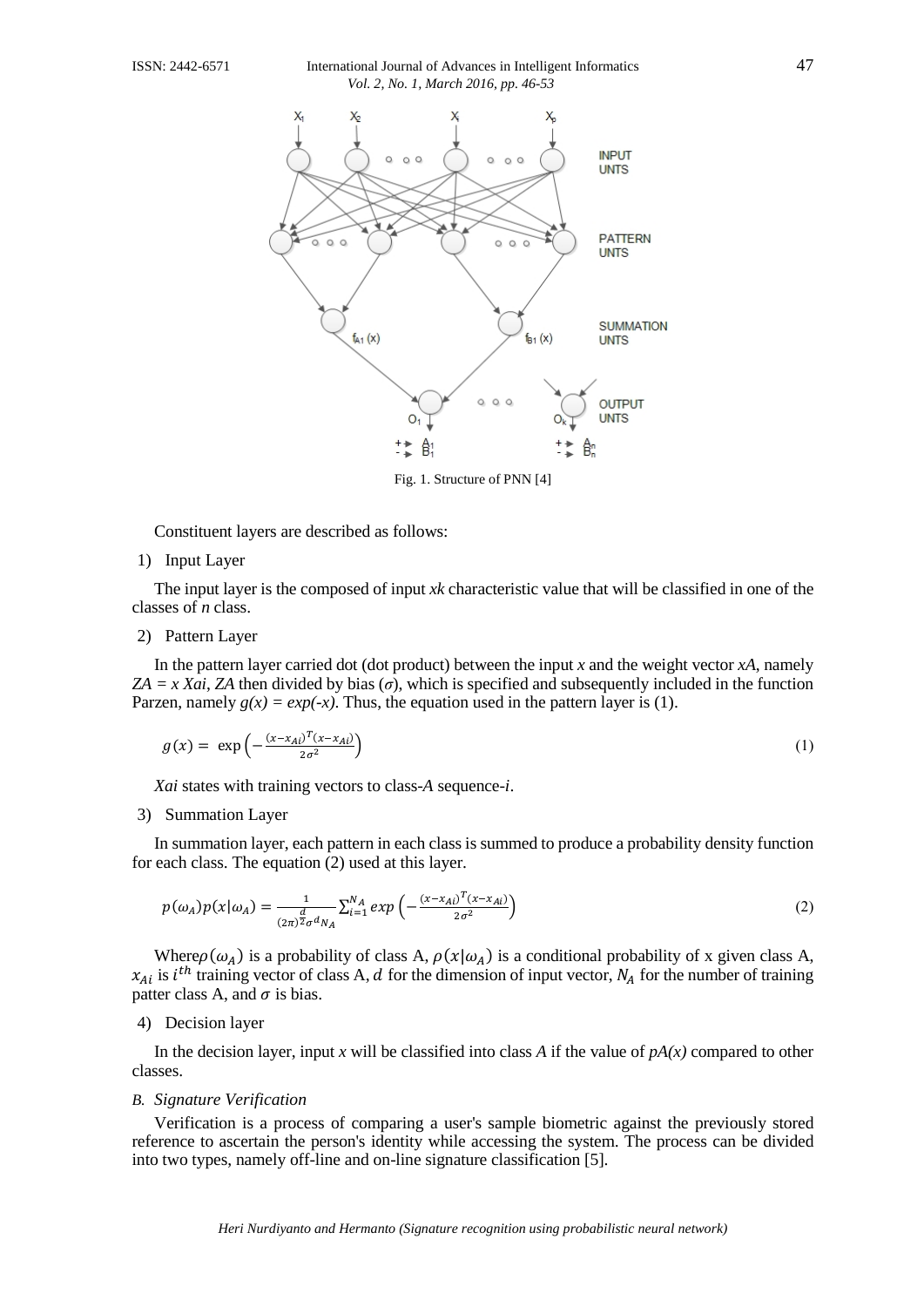Offline signature verification takes a signature image as an input that will be used later in the process. On the other hands, On-line captures the signature directly from the digitizer to generate dynamic values, such as coordinates and the time signature. The Off-line signature has a quite higher noise level compared to the On-line one. However, it also depends on the scanner and the used background paper. In terms of cost, it is cheaper than On-line. The Offline version is usually used in Indonesian banks, organizations and institutions.

#### *C. Digital Image*

Imagery can be generally defined as a function of an object light intensity in two dimensions  $f(x, \theta)$ *y),* where *x* and *y* express the spatial coordinates and the value *f* at any point *(x, y)* is proportional to the image gray scale (brightness), as shown on Fig. 2. Therefore,  $f(x, y)$  continuously express the degree of image intensity. In the field of image processing, the continuous image has been converted into a discrete form, both coordinates of space and light intensity.



Fig. 2. Illustration image in Pixel Coordinate System [6]

Digital image  $f(x, y)$  can be envisioned as a two-dimensional matrix. The matrix index identifies the image point while the value is for the color level. That element is called image elements (picture elements), usually abbreviated as pixels, or pels.. Pixels can be defined as the smallest element of a digital image that determines the image resolution. In other words, smaller pixel may produce higher resolution. The digital image is a representation of the image in the discrete form in both coordinate and light intensity value. As illustrated in Fig. 3, a matrix of size N x M (row / height = N, columns / width  $= M$ ), may represent a digital image.

$$
f(x,y) = \begin{bmatrix} f(0,0) & f(0,1) & \dots & f(0,M-1) \\ f(1,0) & f(1,1) & \dots & f(1,M-1) \\ \vdots & \vdots & \ddots & \vdots \\ f(N-1,0) & f(N-1,1) & \dots & f(N-1,M-1) \end{bmatrix}
$$

Fig. 3. Matrix digital image of N x M [2]

#### *D. Feature Extraction*

Feature extraction transforms input data into a set of features [7]. The purpose of feature extraction is to reduce the computational complexity and space dimensions. Applying the feature extraction to image recognition system may significantly affect the classification accuracy [8].

One technique that can be used to extract features of an image is Shannon Entropy, was developed around 1940 by Claude Shannon in the Bell labs. This term is used in the field of thermodynamics to mark a number of physics system disorders. This technique measures yhe data uncertainty in the discrete distribution [8]. The entropy H of a discrete random variable *X* as defined by (3).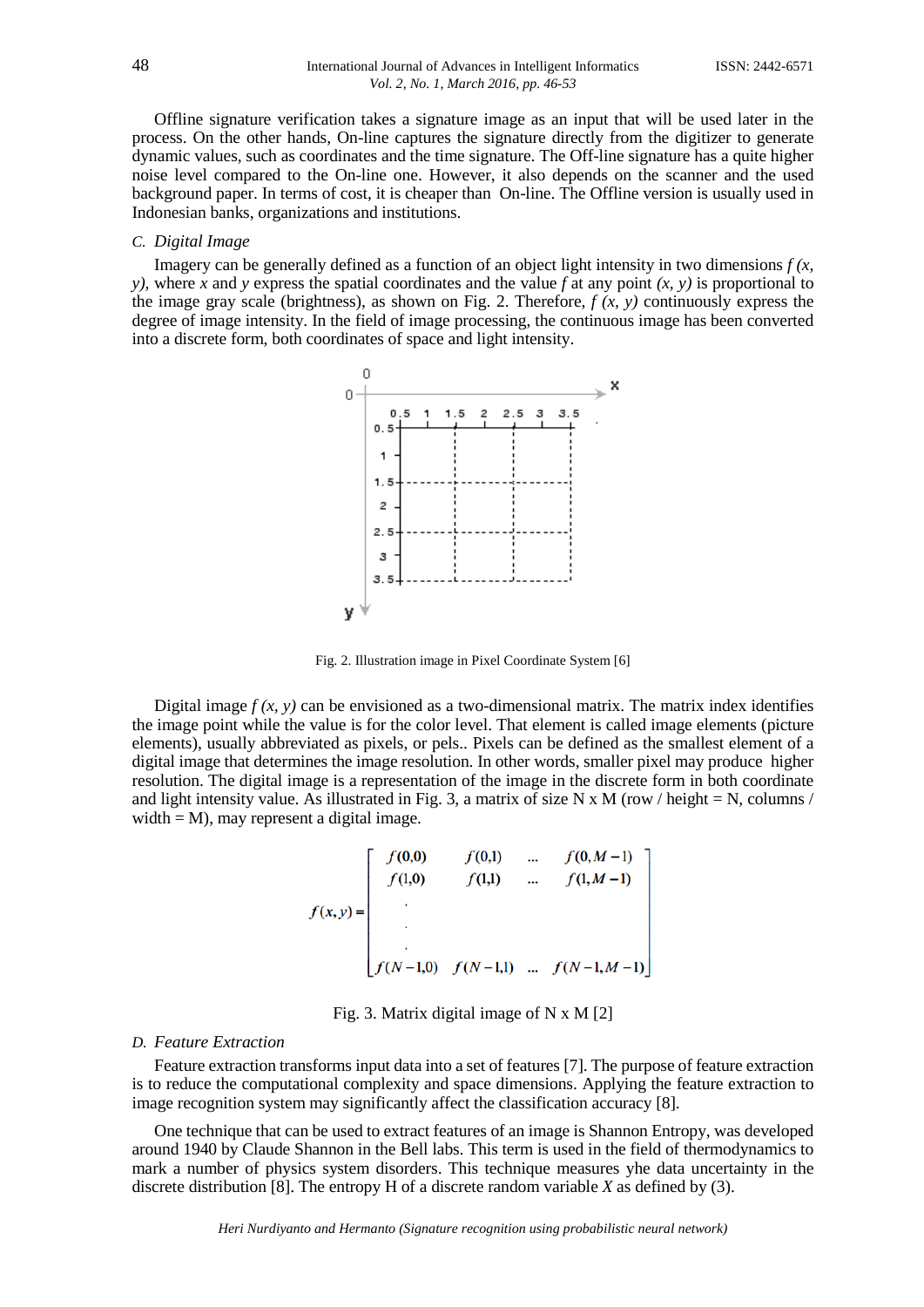$H(X) = -\sum_{x \in X} p(x) \log_2 p(x)$  (3)

*H* plays a major role in information theory to measure the information, choice, and uncertainty. It is a function of chance, with a member of the random number, *X*. The entropy value depends on the gray level intensity.

#### **III. Results and Discussion**

#### *A. Analysis System*

Signature Identification System is a digital signature based system for recognizing a person identity. The system consists of two steps: training and signature identification. Training model is obtained by processing the entire training data signature. The process is called preprocessing, converts an RGB image into a grayscale image. Afterwards, Shannon Entropy technique extracts the converted image into a more specific training model.

The second step is the signature identification. Here, preprocessing and feature extraction are also performed in the test data. Afterwards, PNN will used to calculate the distance between each test data and the training model. The shortest distance test data to a particular class will be identified as a member of that specific class.

#### *B. Hand sign image*

This study uses five types of signatures, each signature consist of 5 images. Those signatures are divided into training data and test data, consist of 4 and 1 of each type respectively. RGB image signatures have jpg format with the same pixel (591 x 709) with a total of 419 019 pixels. The pixels are selected randomly due to the space limit.

#### *C. Pre-processing*

Respondent's signatures are scanned to obtain signature images. Each pixel in the image of the signature has three values, that is R, G and B. The image must be converted into a grayscale image, an image with a pixel value between 0-255 or 1-256, before the feature extraction process. RGB image is converted into grayscale using (4).

$$
grayscale = 0.2989 * R + 0.5870 * G + 0.1140 * B \tag{4}
$$

Table 1 shows the grayscale value obtained from the average of the pixels of R (red), G (green), and B (blue).

| 252 | 249 | 249 | 92  | 1   | 1   | 0   | 8   | 76  | 159 | 238 | 255 | 251 |
|-----|-----|-----|-----|-----|-----|-----|-----|-----|-----|-----|-----|-----|
| 252 | 254 | 230 | 27  | 13  | 29  | 28  | 5   | 0   | 1   | 68  | 191 | 250 |
| 252 | 254 | 228 | 30  | 24  | 209 | 232 | 161 | 96  | 31  | 2   | 12  | 89  |
| 252 | 253 | 234 | 23  | 23  | 235 | 255 | 255 | 253 | 231 | 130 | 44  | 4   |
| 254 | 252 | 237 | 28  | 10  | 171 | 255 | 252 | 255 | 255 | 255 | 241 | 139 |
| 252 | 254 | 249 | 86  | 0   | 128 | 255 | 251 | 255 | 255 | 255 | 255 | 255 |
| 252 | 252 | 254 | 176 | 8   | 54  | 239 | 253 | 255 | 255 | 255 | 255 | 248 |
| 253 | 250 | 252 | 233 | 30  | 10  | 171 | 255 | 255 | 255 | 255 | 254 | 251 |
| 255 | 254 | 255 | 255 | 100 | 0   | 108 | 255 | 254 | 252 | 253 | 253 | 254 |
| 255 | 255 | 255 | 255 | 185 | 18  | 33  | 225 | 255 | 253 | 251 | 253 | 255 |
| 255 | 255 | 255 | 255 | 255 | 92  | 0   | 128 | 255 | 251 | 253 | 253 | 255 |

Table 1. Grayscale value from the average of RGB pixel

## *D. FeatureExtraction*

Entropy method is used to measure the characteristic of uncertainty information in the training data. Measurements carried out based on the histogram value information. Histogram change the image intensity values to form a uniform distribution. The grayscale histogram should be normalized to obtain the same degree on every gray pixel. Normalization obtained by changing the degree of a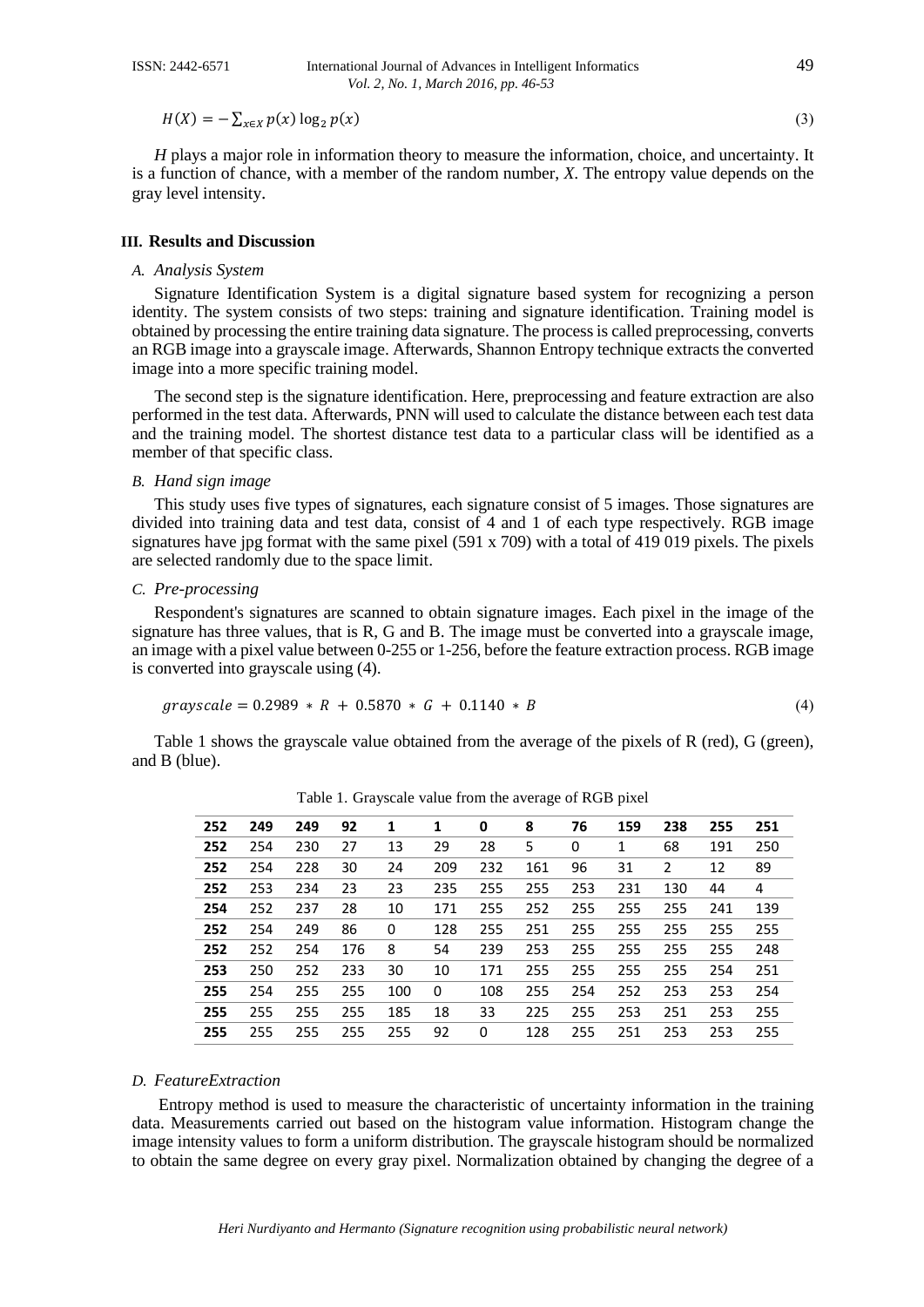gray pixel with a new degree, created by a transformation function. Entropy calculation produces only one value for that image to obtain five entropy values as shown in Table 2.

| $\overline{\text{No}}$ . | <b>Identity</b> | <b>Citra</b>   | <b>Figure Citra</b> | <b>Entropy Value</b> |
|--------------------------|-----------------|----------------|---------------------|----------------------|
| $\overline{1}$           | $\overline{A}$  | $\overline{1}$ |                     | 0.208071             |
|                          |                 | $\overline{2}$ |                     | 0.256652             |
|                          |                 | $\overline{3}$ |                     | 0.211692             |
|                          |                 | $\overline{4}$ |                     | 0.259836             |
|                          |                 | $\overline{5}$ |                     | 0.255666             |
| $\overline{2}$           | $\overline{B}$  | $\overline{1}$ |                     | 0.887653             |
|                          |                 | $\overline{2}$ |                     | 0.741031             |
|                          |                 | $\overline{3}$ |                     | 0.841124             |
|                          |                 | $\overline{4}$ |                     | 0.909576             |
|                          |                 | $\overline{5}$ |                     | 1.036420             |

Table 2. Entropy calculation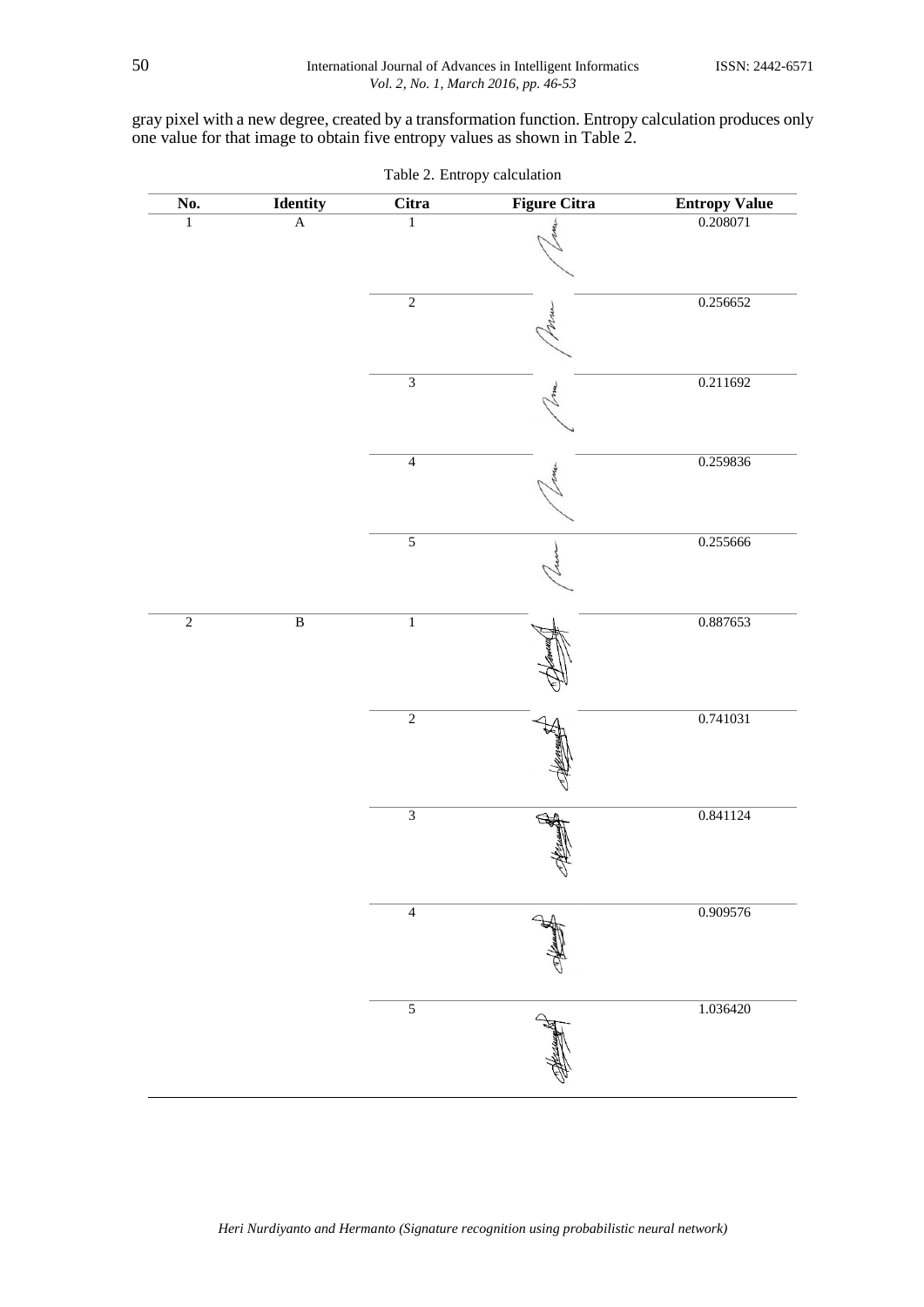ISSN: 2442-6571 International Journal of Advances in Intelligent Informatics 51 *Vol. 2, No. 1, March 2016, pp. 46-53*

| No.            | Identity       | Citra                       | <b>Figure Citra</b> | <b>Entropy Value</b> |
|----------------|----------------|-----------------------------|---------------------|----------------------|
| $\overline{3}$ | $\overline{C}$ | $\,1$                       | ∕≩                  | 0.566040             |
|                |                | $\overline{2}$              |                     | 0.542834             |
|                |                | $\overline{3}$              |                     | 0.640784             |
|                |                | $\overline{4}$              |                     | 0.574318             |
|                |                | $\overline{5}$              |                     | 0.639530             |
| $\overline{4}$ | $\overline{D}$ | $\overline{1}$              | Shuma               | 0.428333             |
|                |                | $\overline{2}$              | Jour                | 0.346907             |
|                |                | $\overline{3}$              | Jour                | 0.373272             |
|                |                | $\overline{4}$              | ghum                | 0.370412             |
|                |                | $\overline{5}$              | Journey             | 0.436951             |
| $\overline{5}$ | $\overline{E}$ | $\overline{1}$              |                     | 0.321452             |
|                |                | $\overline{2}$              |                     | 0.339263             |
|                |                | $\ensuremath{\mathfrak{Z}}$ |                     | 0.350978             |
|                |                | $\overline{4}$              |                     | 0.373102             |
|                |                | $\overline{5}$              |                     | 0.365274             |

#### *E. Image Identification*

PNN classifies image data into its classes. Furthermore, the test data will be tested on a classification model. The test data is data that is not used in the learning process. Classification is done to classify the data in each class. The class consists of A class (class 1),  $\overline{B}$  class (class 2), C class (class 3), D class (class 4) and E class (class 5). Data extraction results of each class are divided based on the data sharing scenario. Each sub-data consist of one image. Entropy values for the training data can be seen in Table 3.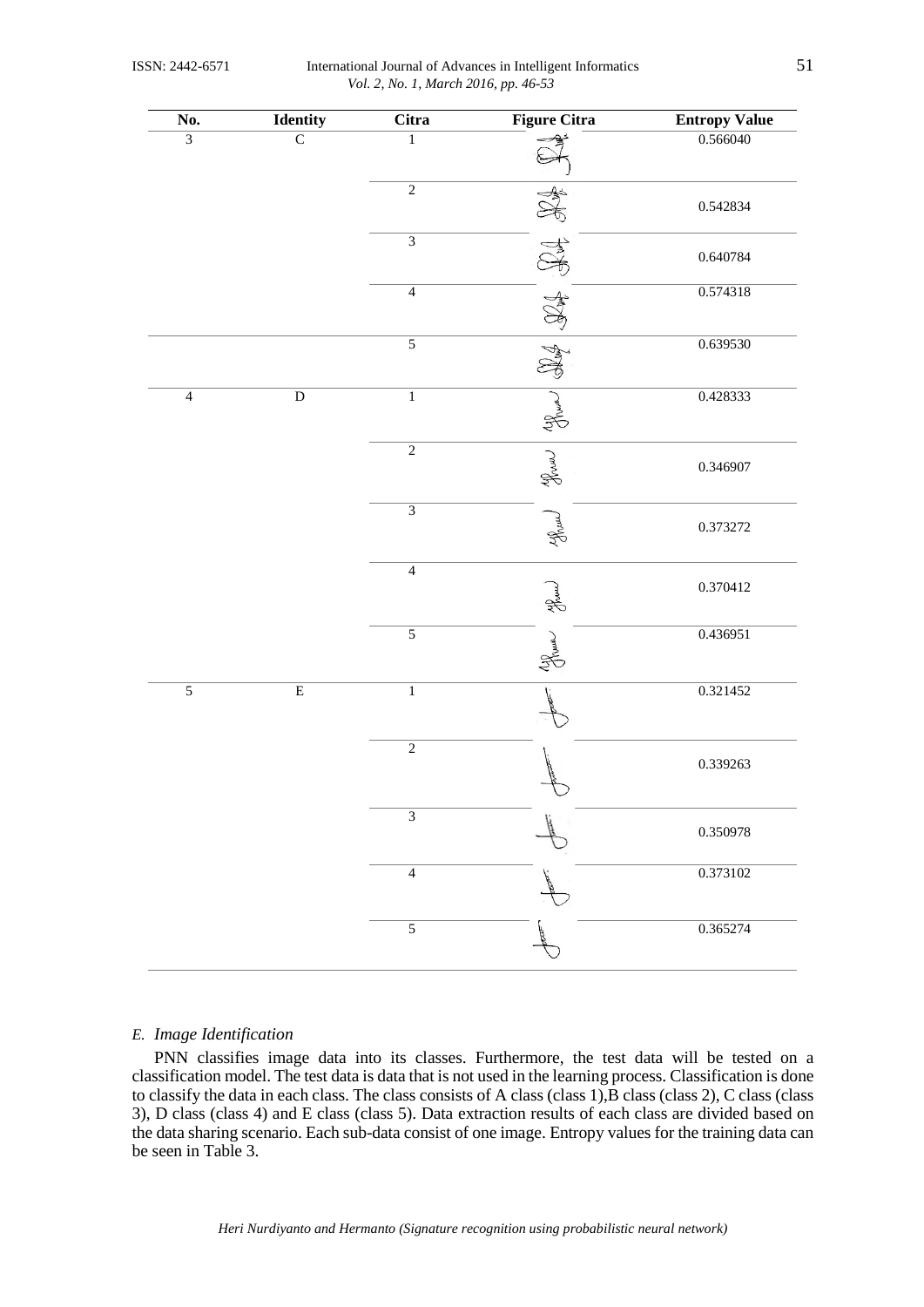| <b>Sample Image -</b> | <b>Entropy Value</b> |
|-----------------------|----------------------|
| $5$ th                | 0.255666             |
| 10 <sup>th</sup>      | 1.036420             |
| 15 <sup>th</sup>      | 0.639530             |
| 20 <sup>th</sup>      | 0.436951             |
| $2.5$ <sup>th</sup>   | 0.365274             |

Table 3. Entropy Values for Training Data

PNN measures the distance of test data with each class in the training model. The data with the shortest distance will be identified as part of the class. The results of the test data classification can be seen in Table 4.

| No.            | <b>Citra</b> | <b>Actual Class</b> | <b>Prediction Class</b> |
|----------------|--------------|---------------------|-------------------------|
| 1              |              | 1                   | $\sqrt{5}$              |
| $\mathbf{2}$   |              | 2                   | $\mathfrak{Z}$          |
| $\mathfrak 3$  |              | $\mathfrak{Z}$      | 3                       |
| $\overline{4}$ | Ghunh        | $\overline{4}$      | $\overline{5}$          |
| $\overline{5}$ |              | $\overline{5}$      | $\overline{5}$          |

Table 4. Classification Result of Test Data

# **IV. Conclusion**

This research applies entropy method and PNN classification to identify a kind of signature. The process of signatures identification begins with the image preprocessing stage. The preprocessing results are extracted using methods Shannon Entropy. To test the system, the data is divided into two training data and test data. The test data is classified using a probabilistic neural network. This research is still far from perfect. The entropy method and classification PNN less able to distinguish the type of signature; the system performance only reaches 40%. The system accuracy can be improved by adding segmentation process before the process of feature extraction, increase the number of image data, and improving the image before preprocessing.

#### **References**

- [1] D. F. Specht, "Probabilistic Neural Networks," Neural Netw., vol. 3, no. 1, pp. 109–118, Jan. 1990.
- [2] S. G. Wu, F. S. Bao, E. Y. Xu, Y. X. Wang, Y. F. Chang, and Q. L. Xiang, "A Leaf Recognition Algorithm for Plant Classification Using Probabilistic Neural Network," in 2007 IEEE International Symposium on Signal Processing and Information Technology, 2007, pp. 11–16.
- [3] A. K. Jain, F. D. Griess, and S. D. Connell, "On-line signature verification," Pattern Recognit., vol. 35, no. 12, pp. 2963–2972, 2002.
- [4] D. F. Specht. "Probabilistic Neural Networks". Journal of Neural Networks, vol.3,pp.,109-118,1990.